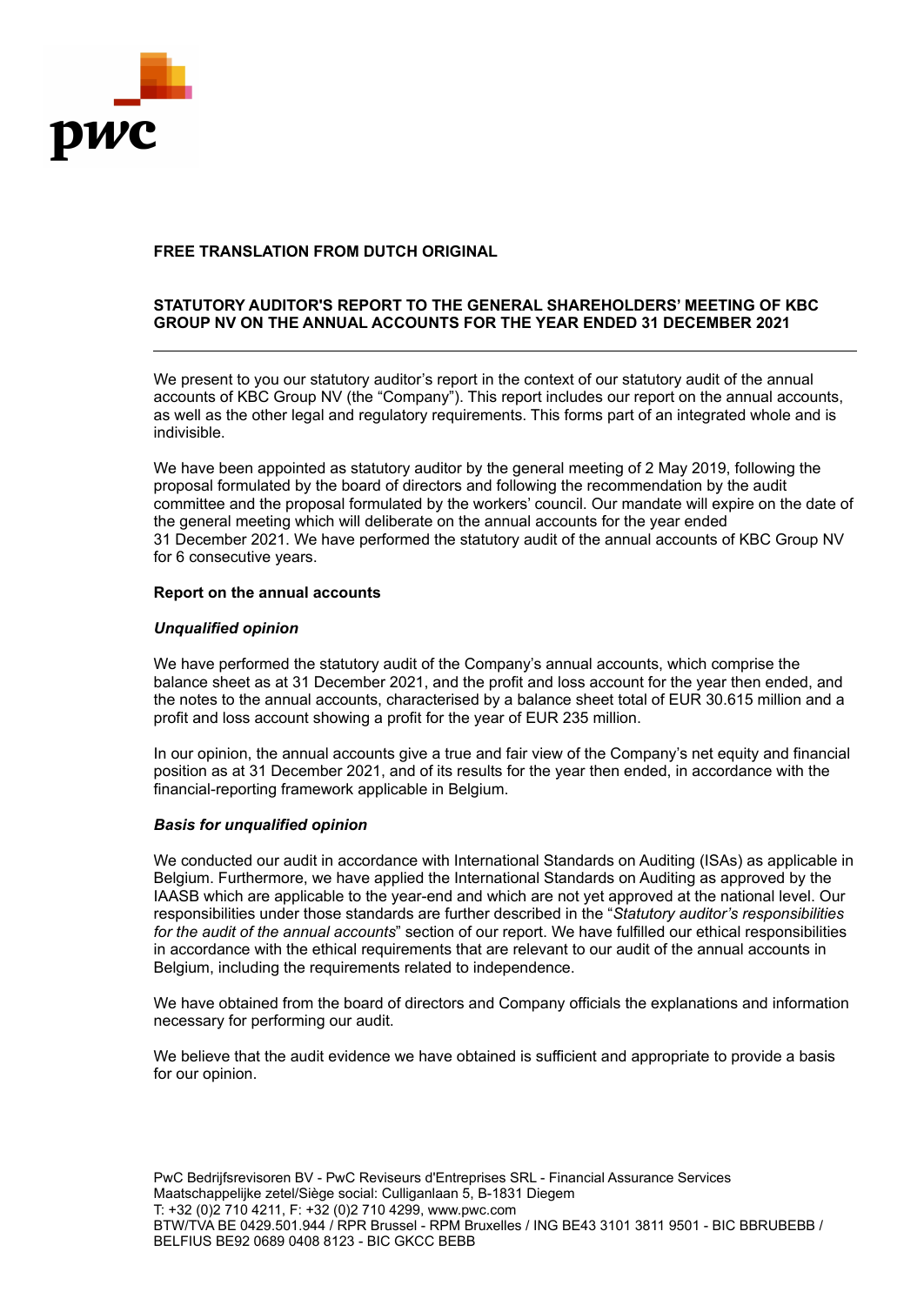

### *Key audit matters*

Key audit matters are those matters that, in our professional judgment, were of most significance in our audit of the annual accounts of the current period. These matters were addressed in the context of our audit of the annual accounts as a whole, and in forming our opinion thereon, and we do not provide a separate opinion on these matters.

We have determined that there are no key audit matters to communicate in our report.

## *Responsibilities of the board of directors for the preparation of the annual accounts*

The board of directors is responsible for the preparation of annual accounts that give a true and fair view in accordance with the financial-reporting framework applicable in Belgium, and for such internal control as the board of directors determines is necessary to enable the preparation of annual accounts that are free from material misstatement, whether due to fraud or error.

In preparing the annual accounts, the board of directors is responsible for assessing the Company's ability to continue as a going concern, disclosing, as applicable, matters related to going concern and using the going concern basis of accounting unless the board of directors either intends to liquidate the Company or to cease operations, or has no realistic alternative but to do so.

### *Statutory auditor's responsibilities for the audit of the annual accounts*

Our objectives are to obtain reasonable assurance about whether the annual accounts as a whole are free from material misstatement, whether due to fraud or error, and to issue an auditor's report that includes our opinion. Reasonable assurance is a high level of assurance, but is not a guarantee that an audit conducted in accordance with ISAs will always detect a material misstatement when it exists. Misstatements can arise from fraud or error and are considered material if, individually or in the aggregate, they could reasonably be expected to influence the economic decisions of users taken on the basis of these annual accounts.

In performing our audit, we comply with the legal, regulatory and normative framework applicable to the audit of the annual accounts in Belgium. A statutory audit does not provide any assurance as to the Company's future viability nor as to the efficiency or effectiveness of the board of directors' current or future business management. Our responsibilities in respect of the use of the going concern basis of accounting by the board of directors are described below.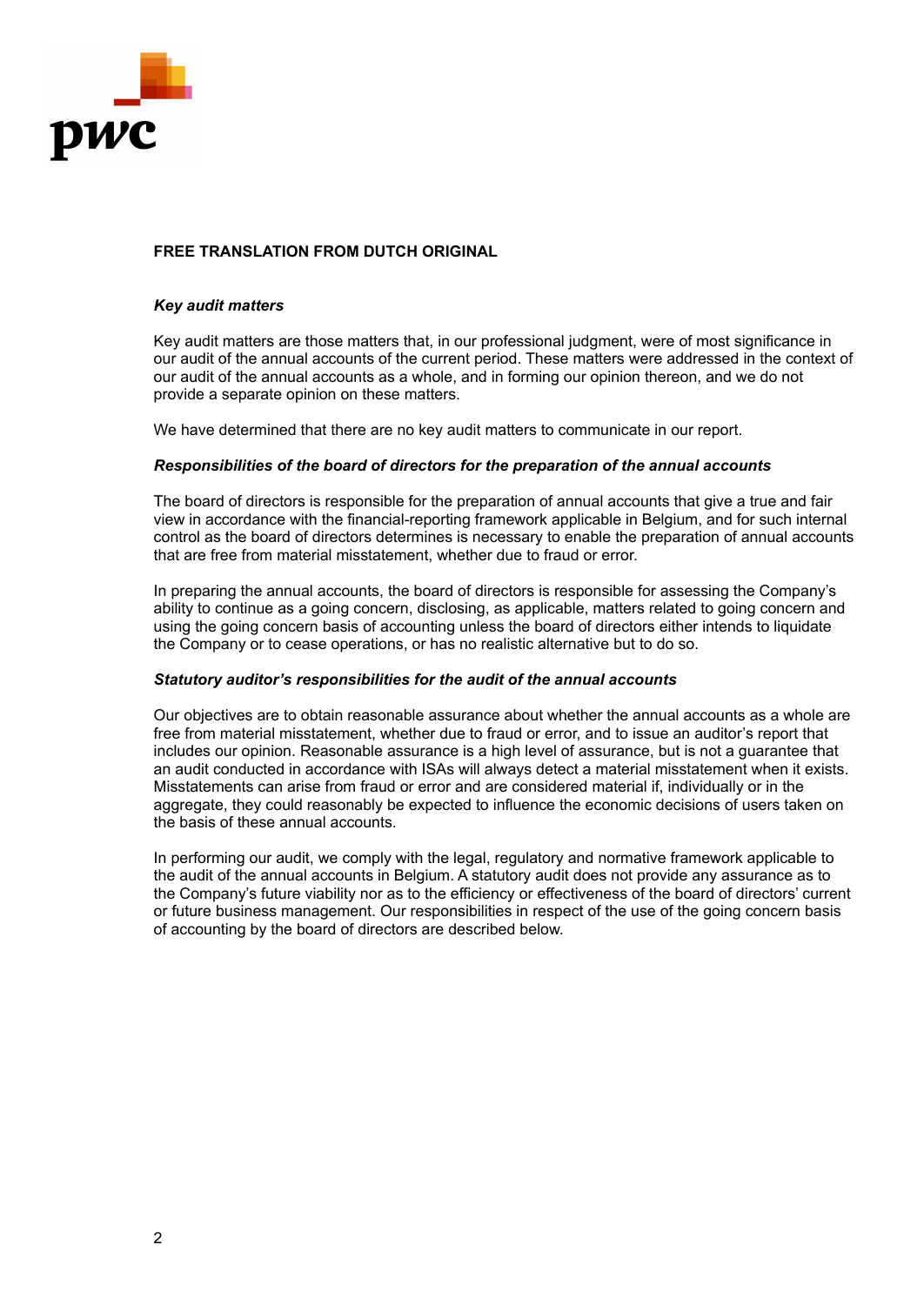

As part of an audit in accordance with ISAs, we exercise professional judgment and maintain professional skepticism throughout the audit. We also:

- Identify and assess the risks of material misstatement of the annual accounts, whether due to fraud or error, design and perform audit procedures responsive to those risks, and obtain audit evidence that is sufficient and appropriate to provide a basis for our opinion. The risk of not detecting a material misstatement resulting from fraud is higher than for one resulting from error, as fraud may involve collusion, forgery, intentional omissions, misrepresentations, or the override of internal control.
- Obtain an understanding of internal control relevant to the audit in order to design audit procedures that are appropriate in the circumstances, but not for the purpose of expressing an opinion on the effectiveness of the Company's internal control.
- Evaluate the appropriateness of accounting policies used and the reasonableness of accounting estimates and related disclosures made by the board of directors.
- Conclude on the appropriateness of the board of directors' use of the going concern basis of accounting and, based on the audit evidence obtained, whether a material uncertainty exists related to events or conditions that may cast significant doubt on the Company's ability to continue as a going concern. If we conclude that a material uncertainty exists, we are required to draw attention in our statutory auditor's report to the related disclosures in the annual accounts or, if such disclosures are inadequate, to modify our opinion. Our conclusions are based on the audit evidence obtained up to the date of our statutory auditor's report. However, future events or conditions may cause the Company to cease to continue as a going concern.
- Evaluate the overall presentation, structure and content of the annual accounts, including the disclosures, and whether the annual accounts represent the underlying transactions and events in a manner that achieves fair presentation.

We communicate with the audit committee regarding, among other matters, the planned scope and timing of the audit and significant audit findings, including any significant deficiencies in internal control that we identify during our audit.

We also provide the audit committee with a statement that we have complied with relevant ethical requirements regarding independence, and to communicate with them all relationships and other matters that may reasonably be thought to bear on our independence, and where applicable, related safeguards.

From the matters communicated with the audit committee, we determine those matters that were of most significance in the audit of the annual accounts of the current period and are therefore the key audit matters. We describe these matters in our auditor's report unless law or regulation precludes public disclosure about the matter.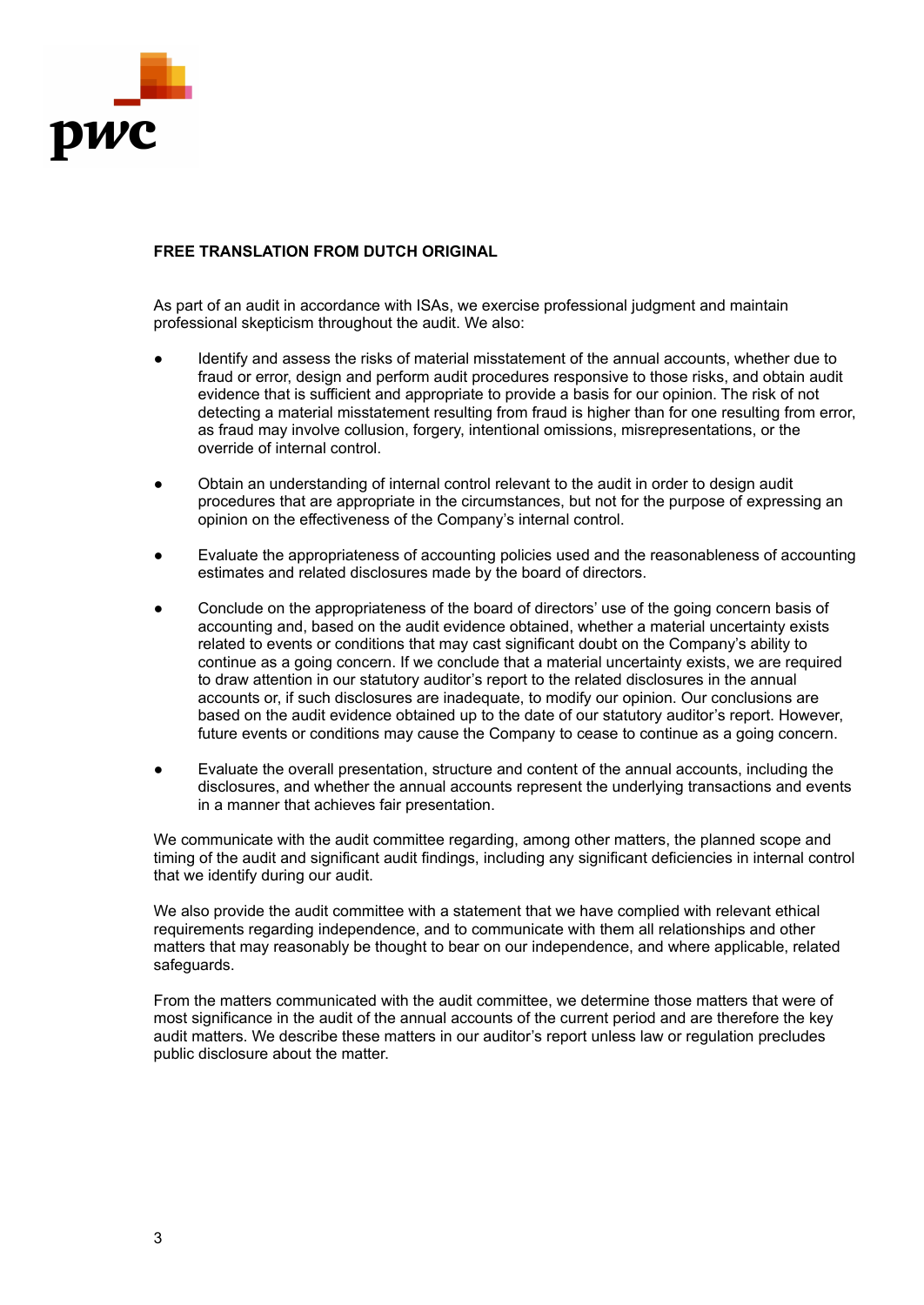

## **Other legal and regulatory requirements**

### *Responsibilities of the board of directors*

The board of directors is responsible for the preparation and the content of the directors' report, of the documents required to be deposited by virtue of the legal and regulatory requirements as well as for the compliance with the legal and regulatory requirements regarding bookkeeping, with the Companies' and Associations' Code and with the Company's articles of association.

## *Statutory auditor's responsibilities*

In the context of our engagement and in accordance with the Belgian standard which is complementary to the International Standards on Auditing (ISAs) as applicable in Belgium, our responsibility is to verify, in all material respects, the directors' report, certain documents required to be deposited by virtue of legal and regulatory requirements, as well as compliance with the articles of association and of certain requirements of the Companies' and Associations' Code, and to report on these matters.

## *Aspects related to the directors' report*

In our opinion, after having performed specific procedures in relation to the directors' report, the directors' report is consistent with the annual accounts for the year under audit, and it is prepared in accordance with the articles 3:5 and 3:6 of the Companies' and Associations' Code.

In the context of our audit of the annual accounts, we are also responsible for considering, in particular based on the knowledge acquired resulting from the audit, whether the directors' report is materially misstated or contains information which is inadequately disclosed or otherwise misleading. In light of the procedures we have performed, there are no material misstatements we have to report to you.

Regarding non-financial information, as mentioned in the directors' report, the information is provided at the level of the highest Belgian consolidating entity, KBC Group NV, in the directors' report on the consolidated accounts.

## *Statement related to the social balance sheet*

The social balance sheet, to be deposited in accordance with article 3:12, §1, 8° of the Companies' and Associations' Code, includes, both in terms of form and content, the information required under this Code, including, but not limited to, in relation to salaries and education, and does not present any material inconsistencies with the information we have at our disposition in our engagement.

### *Statements related to independence*

- Our registered audit firm and our network did not provide services which are incompatible with the statutory audit of the annual accounts and our registered audit firm remained independent of the Company in the course of our mandate.
- The fees for additional services which are compatible with the statutory audit of the annual accounts referred to in article 3:65 of the Companies' and Associations' Code are correctly disclosed and itemized in the notes to the annual accounts.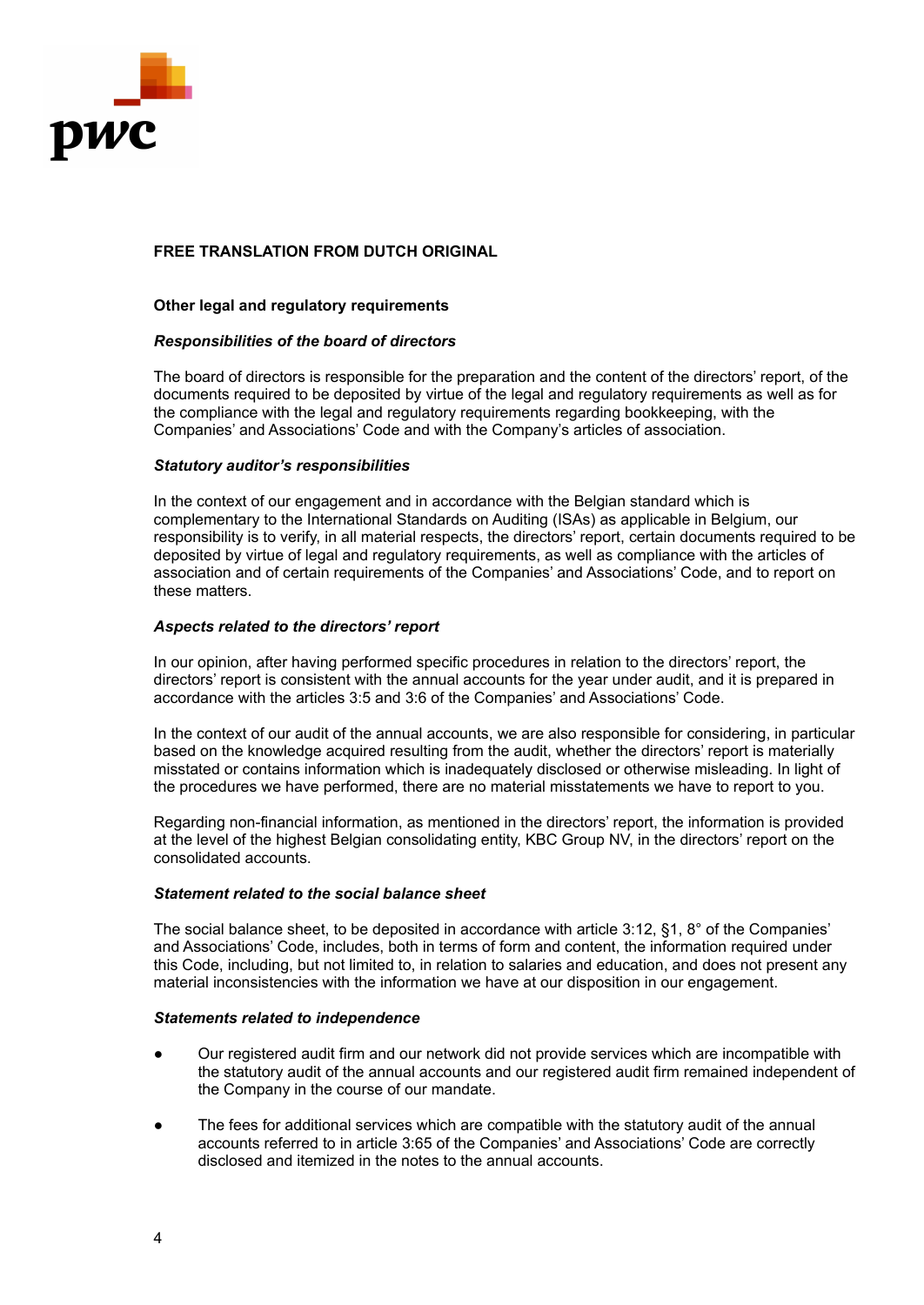

### *Other statements*

- Without prejudice to formal aspects of minor importance, the accounting records were maintained in accordance with the legal and regulatory requirements applicable in Belgium.
- The appropriation of results proposed to the general meeting complies with the legal provisions and the provisions of the articles of association.
- There are no transactions undertaken or decisions taken in breach of the Company's articles of association or the Companies' and Associations' Code that we have to report to you.
- This report is consistent with the additional report to the audit committee referred to in article 11 of the Regulation (EU) N° 537/2014.
- We have evaluated the property effects resulting from the decision of the board of directors dated 18 March 2021 as described in section "Conflicts of interest that fell within the scope of Article 7:115, 7:116 or 7:117 of the CAC of the directors' report and we have no remarks to make in this respect.
- During the year an interim dividend has been distributed in relation to which we have prepared the attached report, in accordance with the legal requirements.

Diegem, 31 March 2022

The statutory auditor PwC Bedrijfsrevisoren BV represented by

Roland Jeanquart **Tom Meuleman**<br>Accredited auditor **The Contract of Accredited auditor** 

Accredited auditor

Appendix: Statutory auditor's report on 5 November 2021 to the board of directors of KBC Group NV on the statement of assets and liabilities in connection with the distribution of an interim dividend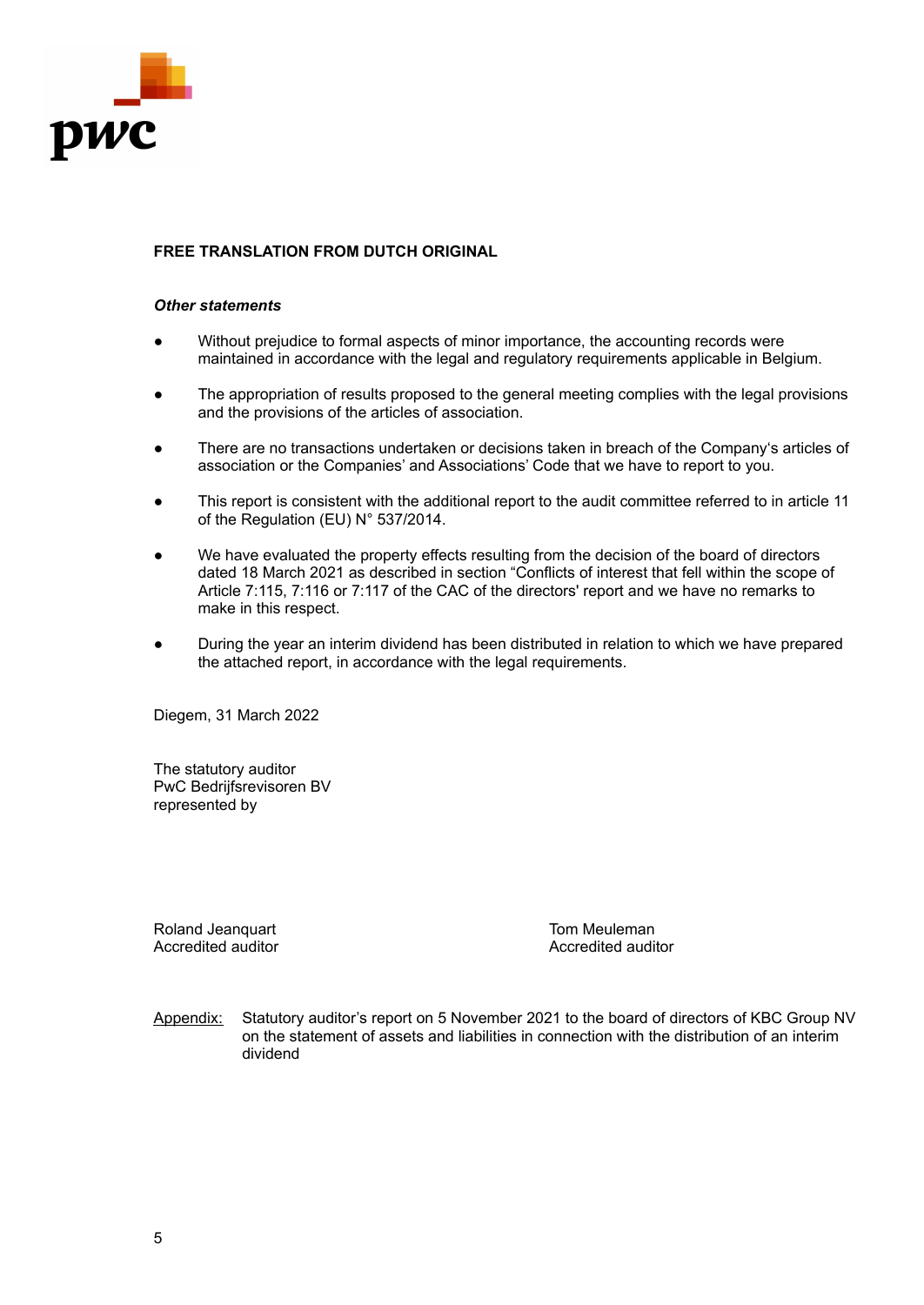

#### **FREE TRANSLATION**

**KBC GROUP NV** 

Statutory auditor's review report on the statement of<br>assets and liabilities in connection with the distribution of an interim dividend (art. 7:213 CAC)

5 November 2021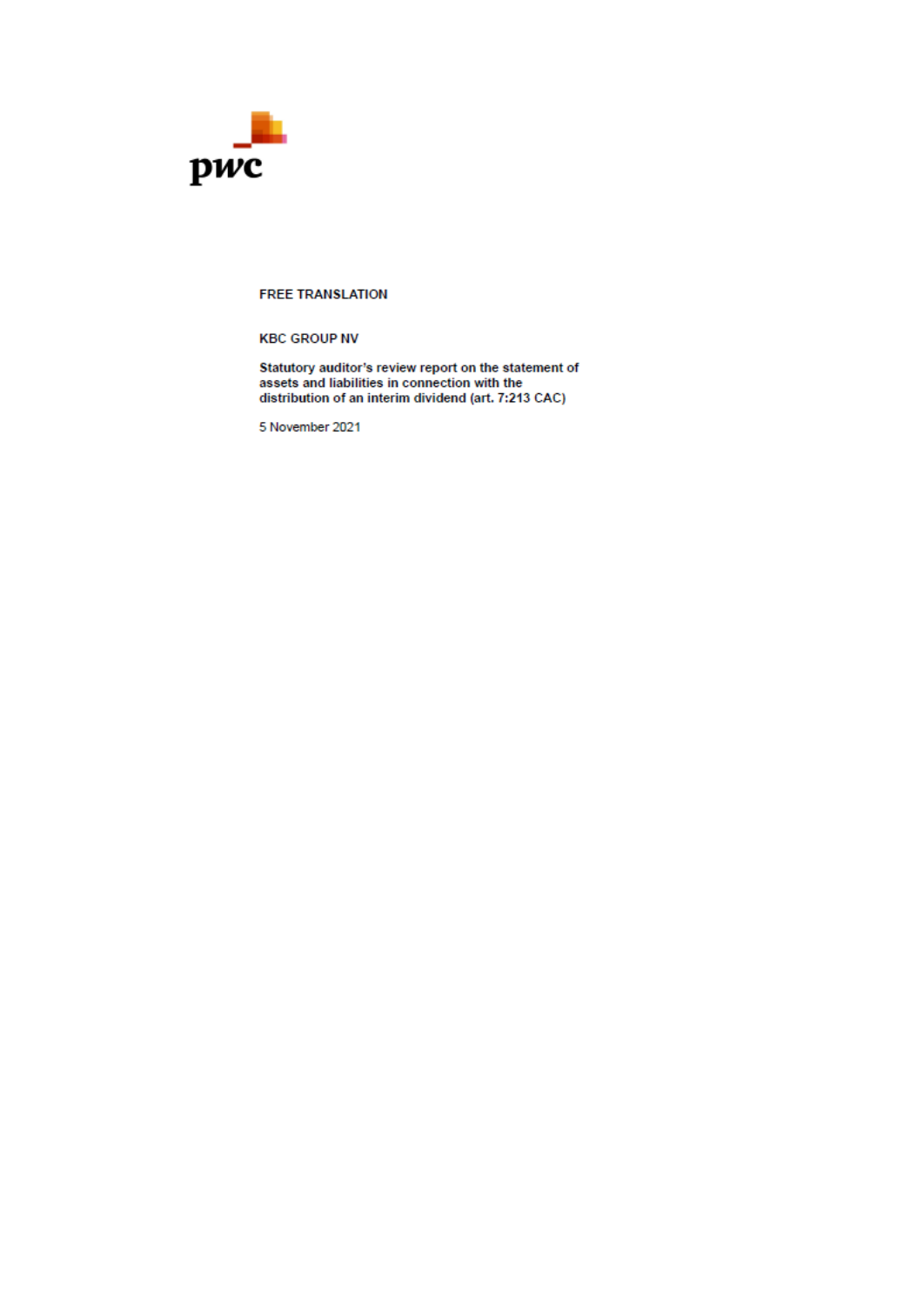

#### **ERFF TRANSLATION**

To the attention of the board of directors of KBC Group NV

# STATUTORY AUDITOR'S REVIEW REPORT OF KBC GROUP NV ON THE STATEMENT OF ASSETS AND LIABILITIES IN CONNECTION WITH THE DISTRIBUTION OF AN INTERIM DIVIDEND (art. 7:213 CAC)

In our capacity of statutory auditor, we issue our review report on the statement of assets and liabilities and the board of directors of KBC Group NV (hereafter "Company"), in<br>accordance with article 7:213 of the board of directors of KBC Group NV (hereafter "Company"), in<br>accordance with article 7:213 of the Companies' and Ass Company's articles of Articles of Association.

We have performed the review of the accompanying statement of assets and liabilities (the<br>"Statement") of the Company as of 30 September 2021 prepared in accordance with the financial reporting framework applicable in Belgium.

Responsibility of the board of directors for the preparation of the statement of assets and liabilities

The board of directors is responsible for the preparation of this statement of assets and liabilities of the Company as of 30 September 2021 in accordance with the financial reporting framework applicable in<br>Belgium and with the principles of article 3:1, §1, 1° CAC, and for the compliance with the requirements of article 7:213, 2° CAC.

#### Responsibility of the statutory auditor

We are responsible for formulating a conclusion on the statement of assets and liabilities based on our review. We conducted our review in accordance with ISRE 2410, "Review of Interim Financial Information Performed by the Independent Auditor of the Entity". Such review of the Statement<br>consists of making inquiries, primarily of persons responsible for financial and accounting matters, and applying analytical and other review procedures. A review is substantially less in scope than an audit appropriate anywar and outer teview procedures. A review is studied conducted in accordance with international Standards on Auditing. Consequently, a review does not enable us to obtain assurance that we would become aware identified in an audit.

#### Conclusion

Based on our review, nothing has come to our attention that causes us to believe that the Company's accompanying statement of assets and liabilities as of 30 September 2021, showing a balance sheet total of EUR 31.074.214.011, a result of the current year of EUR 253.766.207 and retained earnings of<br>EUR 9.260.309.299, has not been prepared, in all material respects, in accordance with the financial reporting framework applicable in Belgium.

PWC Bedriffsrevisoren BV - PWC Reviseurs d'Entreprises SRL - Financial Assurance Services - Maatschappelijke zetel/Siège social: Woluwe Garden, Woluwedal 18, B-1932 Sint-Stevens-Woluwe<br>T. +32 (0)2 710 4211, F: +32 (0)2 710 4299, www.pwc.com<br>BTW/TVA BE 0429.501.944 / RPR Brussel - RPM Bruxelles / ING BE43 3101 3 BELFIUS BE92 0689 0408 8123 - BIC GKCC BEBB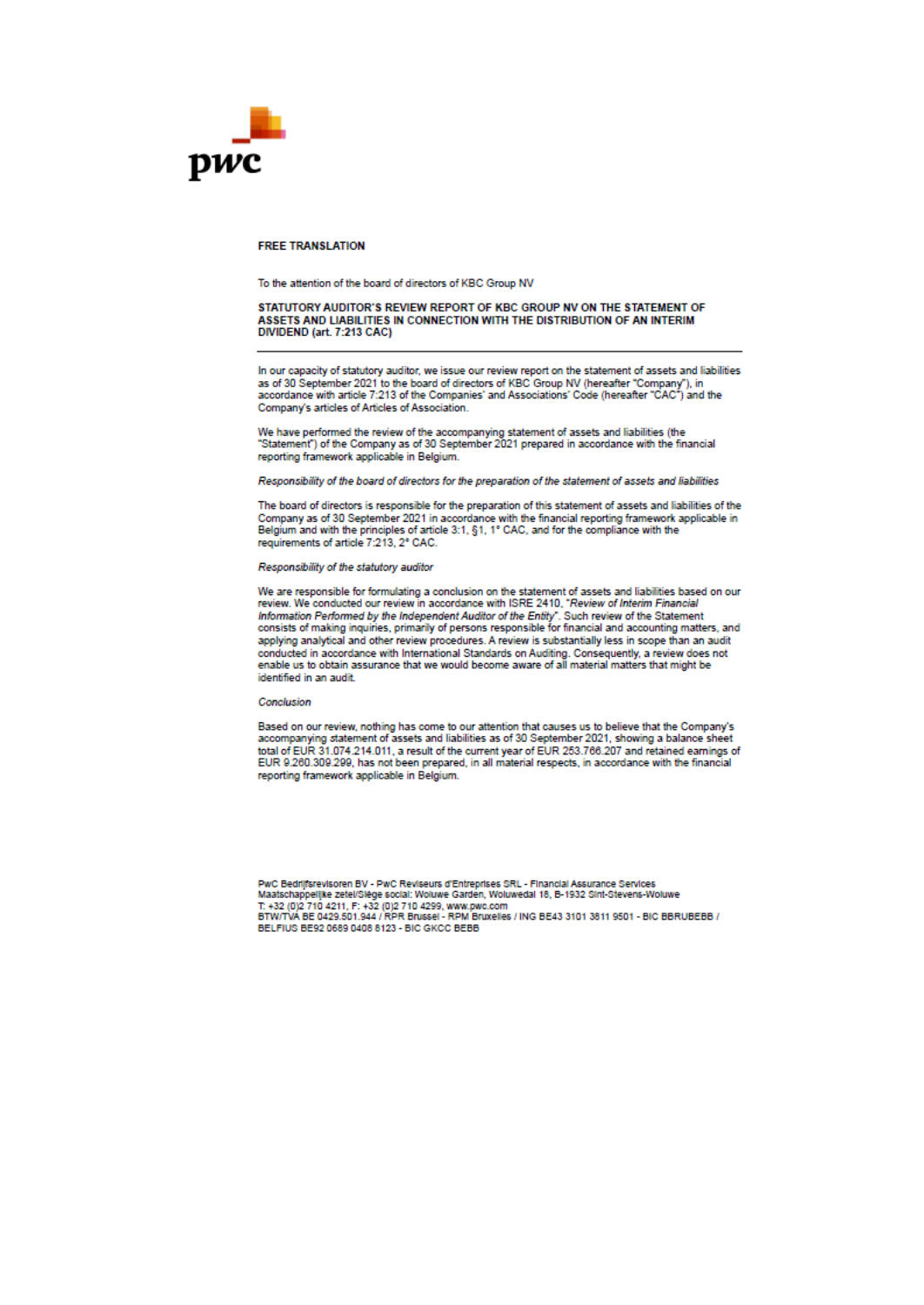

#### **FREE TRANSLATION**

Limitation of use of our report

This report is prepared solely to address the requirements of article 7:213 CAC, and may not be used for any other purpose.

Sint-Stevens-Woluwe, 5 November 2021

The statutory auditor<br>PwC Bedrijfsrevisoren BV represented by

Roland Jeanquart<br>Accredited auditor

Tom Meuleman<br>Accredited auditor

Appendix: Statement of assets and liabilities as of 30 September 2021

 $\overline{2}$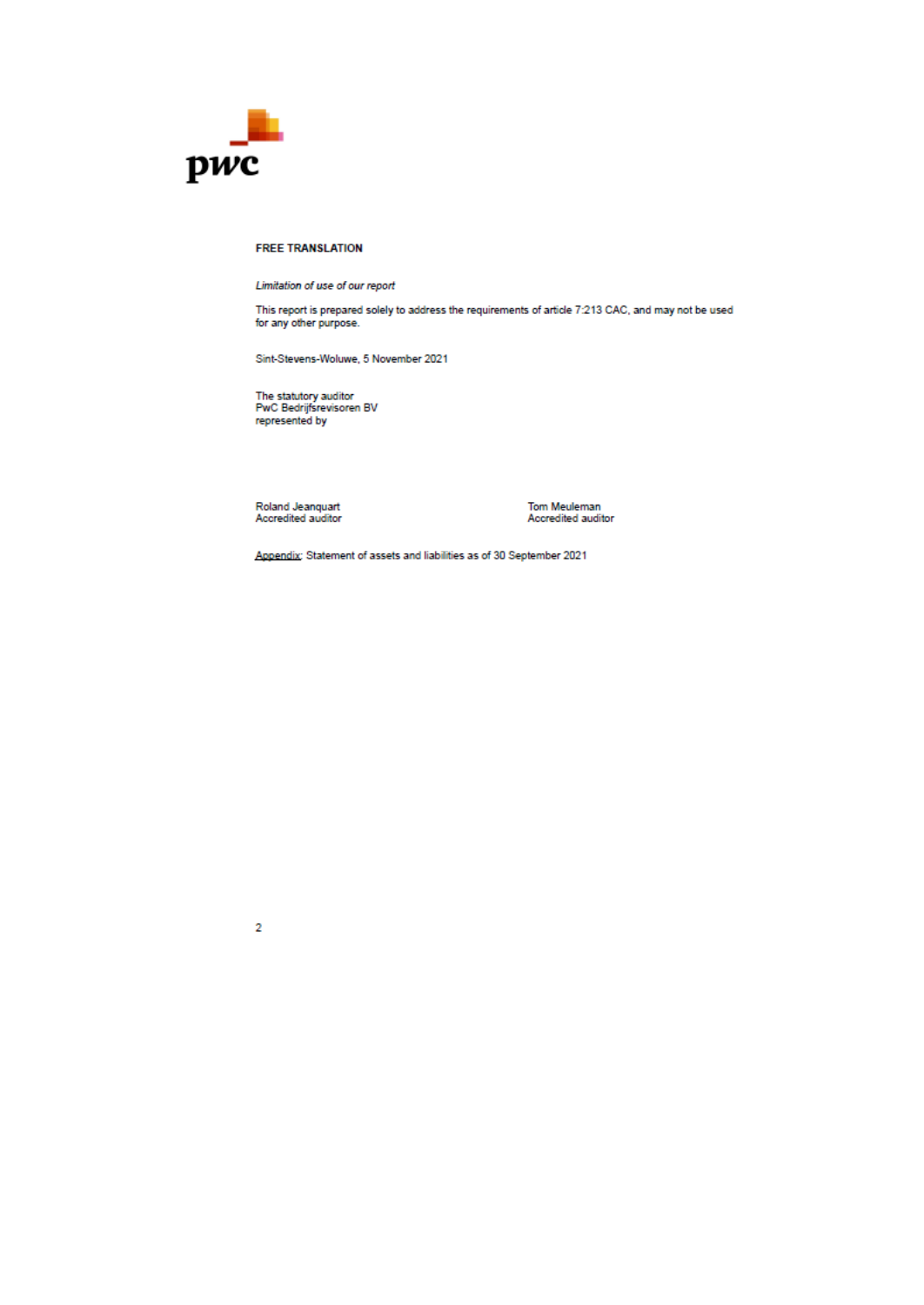**Internal** 

**KBC Groep NV** 

| ASSETS.                                                  | Code     | 30/09/2021                    |
|----------------------------------------------------------|----------|-------------------------------|
| Formation expenses                                       | 20       | 0,00                          |
|                                                          |          |                               |
| <b>FEXED ASSETS</b>                                      | 21/20    | 29.503.919.223.96             |
| <b>Intancible fixed assets</b>                           | 21       | 291.266.837.12                |
| <b>Tangible fixed assets</b>                             | 22/27    | 89.233.904.49                 |
| Land and buildings                                       | 22       | 22.463.912.70                 |
| Plant, machinery and equipment<br>Furniture and vehicles | 23<br>24 | 57.464.562,55<br>7.518.190.77 |
| Leasing and other similar rights                         | 25       | 0,00                          |
| Other tangible fixed assets                              | 26       | 722.811.94                    |
| Assetz under construction and advance psyments           | 27       | 1.064.406,53                  |
| <b>Financial fixed accets</b>                            | 28       | 29.123.417.412.35             |
| <b>Affinisc enterprises</b>                              | 200/1    | 29.122.279.229.01             |
| FartIdpating Interests                                   | 280      | 15.012.565.691,50             |
| Amounts receivable                                       | 281      | 13.109.710.537.01             |
| Other entreprises linked by participating interests      | 282/3    | 911.657,54                    |
| <b>Participating Interests</b>                           | 202      | 114.657,54                    |
| Amounts receivable                                       | 283      | 0,00                          |
| Other financial assets                                   | 284.8    | 123.536.00                    |
| Shares                                                   | 284      | 123.536.00                    |
| Amounts receivable and cash guarantees                   | 285/6    | 0,00                          |
| <b>CURRENT ASSETS</b>                                    | 29/59    | 1.570.295.787.00              |
| Amounts receivable after more than one year              | 29       | 456.818.32                    |
| Trade debtors                                            | 200      | 0,00                          |
| Other amounts receivable                                 | 201      | 456.919,32                    |
| Stocks and contracts in progress                         | ×        | 104.101.50                    |
| <b>Stocks</b>                                            | 30/36    | 194.101,59                    |
| <b>Raw insterlats and consumatives</b>                   | 30/31    | 0,00                          |
| Work in progress                                         | 32       | 0,00                          |
| <b>Rnished goods</b>                                     | 33       | 8,00                          |
| coads purchased for resare                               | 54       | 194,101,59                    |
| Immovable property intended for sale                     | 35<br>36 | 0,00                          |
| <b>Advance payments</b><br>Contracts in progress         | 37       | 1,00<br>6,00                  |
|                                                          | 40/41    | 26.000.610.34                 |
| Amounts receivable within one year<br>Trade debtors      | 40       | 27.566.106,34                 |
| Other amounts receivable                                 | 41       | 7.445.404.00                  |
| <b>Current investments</b>                               | 50/53    | 1.000.000.000,00              |
| Own shares                                               | 50       | 0.00                          |
| Other investments                                        | 51/53    | 1,000,000,000,00              |
|                                                          |          |                               |
| Cash at bank and in hand                                 | 54/58    | 375.109.955.98                |
| Accruats and deferred income                             | 450/1    | 159.525.400,88                |
| <b>TOTAL ASSETS</b>                                      | 20/58    | 31.074.214.011.05             |